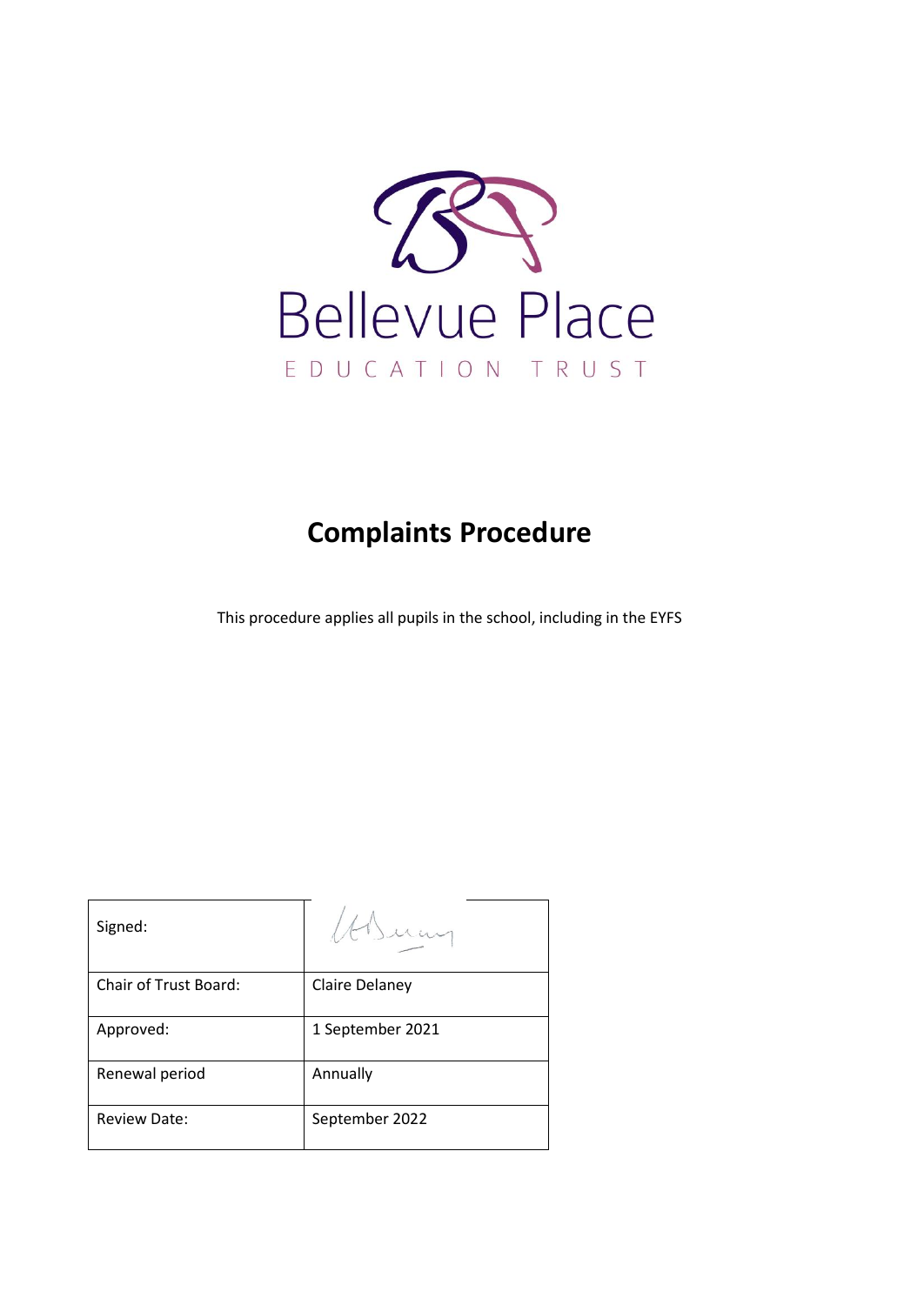

# **Contents**

| Stage 2 - Formal Complaint (Resolution normally within 10 school working days) 4                        |
|---------------------------------------------------------------------------------------------------------|
| Stage 3 - Independent Resolution - Panel Hearing (Resolution normally within 15 school working days). 4 |
|                                                                                                         |
|                                                                                                         |
|                                                                                                         |
|                                                                                                         |
|                                                                                                         |
|                                                                                                         |
|                                                                                                         |
|                                                                                                         |
| Appendix 1: Number of complaints registered under the formal procedure during the year 2020-20218       |
|                                                                                                         |
|                                                                                                         |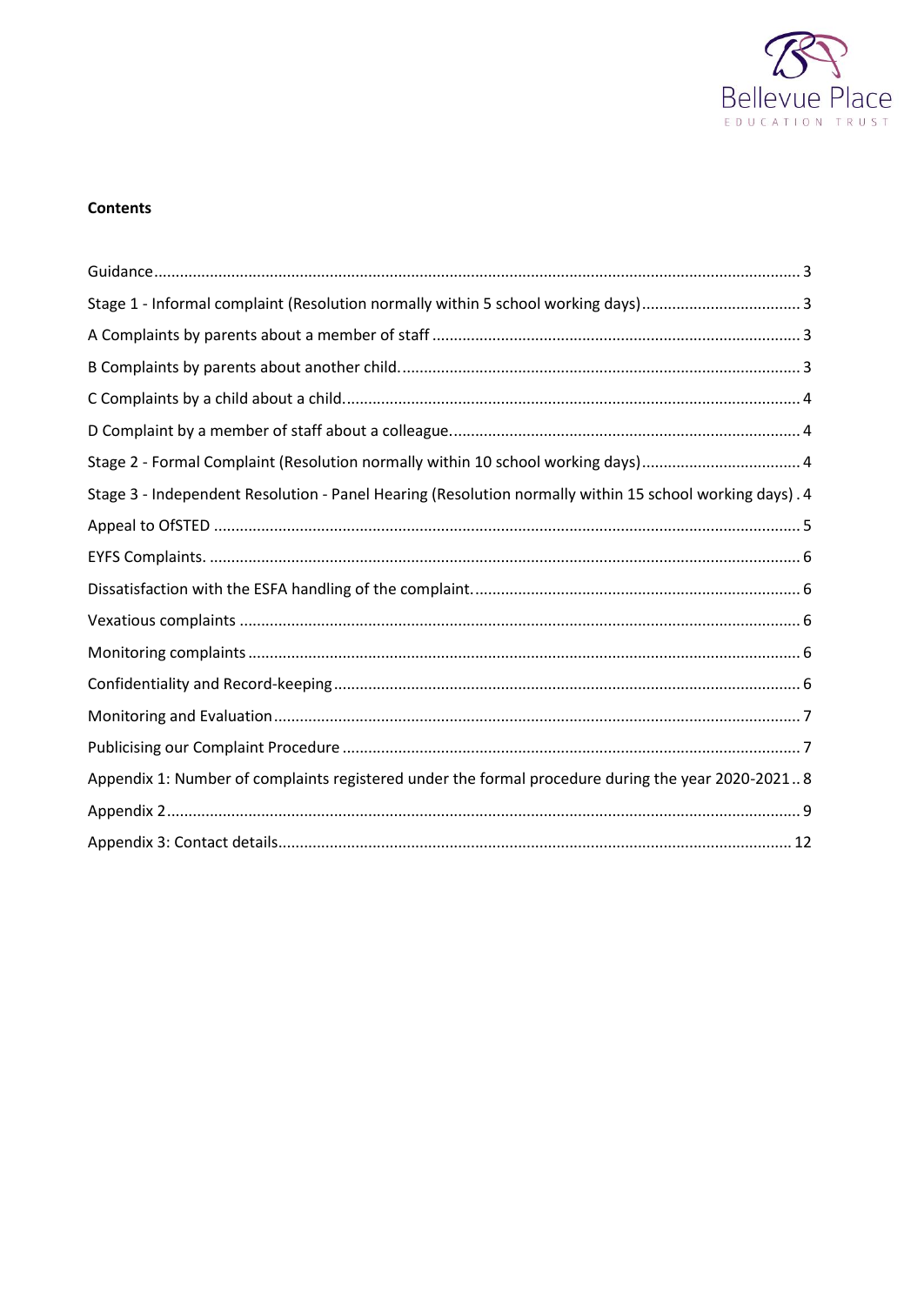

## **Whitehall Park School Complaints Procedure**

#### <span id="page-2-0"></span>**Guidance**

The complaints procedure at Bellevue Place Education Trust has three stages, to be covered in a period of 28 days excluding school holidays and weekends between the complaint being made and the final resolution. Written complaints about the fulfilment of the EYFS requirements are investigated and the complainant notified of the outcome of the investigation within 28 days. The DfE does not distinguish between a 'concern' and a 'complaint'. Any matter about which a parent of a pupil is unhappy and seeks action by the school is considered as a complaint and will be addressed in accordance with this policy. In this respect, it is anticipated that the large majority of complaints will be resolved at the informal stage.

The school will keep records of complaints which are resolved at the informal stage for management purposes, for example to enable patterns or trends to be monitored. A formal written and/or electronic record is kept of complaints made to the school which reach the formal stage. Details will be recorded of;

- whether the complaint was resolved following the formal stage or proceeded to a panel hearing;
- action taken by the school as a result of the complaint, (regardless of whether the complaint was upheld).

Records are kept for at least three years**.** The school will provide the DfE/EFA and Ofsted, on request, with a written record of all complaints made during any specified period, and the action which was taken as a result of each complaint.

# <span id="page-2-1"></span>**Stage 1 - Informal complaint (Resolution normally within 5 school working days)**

All complaints may be made on an informal basis initially; verbally or in writing. Sections A-F deal with any informal complaints. In many instances issues will be dealt with straight away. Where further information is required every effort will be made to make an initial response within 24 hours of the issue being raised.

#### <span id="page-2-2"></span>**A Complaints by parents about a member of staff**

- i. Direct discussion with parents and Headteacher
- ii. Direct discussion with member of staff followed by conversation between member of staff and parents and aggrieved parties
- iii. Action on points raised agreed
- <span id="page-2-3"></span>iv. Review situation

#### **B Complaints by parents about another child.**

- i. Class teacher involved immediately.
- ii. If necessary, playground supervisors involved and class teacher to observe in the playground.
- iii. All teachers are informed at staff meetings for classroom awareness.
- iv. "Complaining" parents telephoned; procedures explained; offered opportunity to talk further and asked to telephone immediately with any further/future concerns.
- v. Conflict noted on children's profiles and SMT ensure where possible that class teacher/tutor mitigates conflicts.
- vi. In instances of bullying the procedure is outlined in our anti-bullying policy
- vii. Where necessary steps will be taken in accordance in the school Behaviour and Exclusions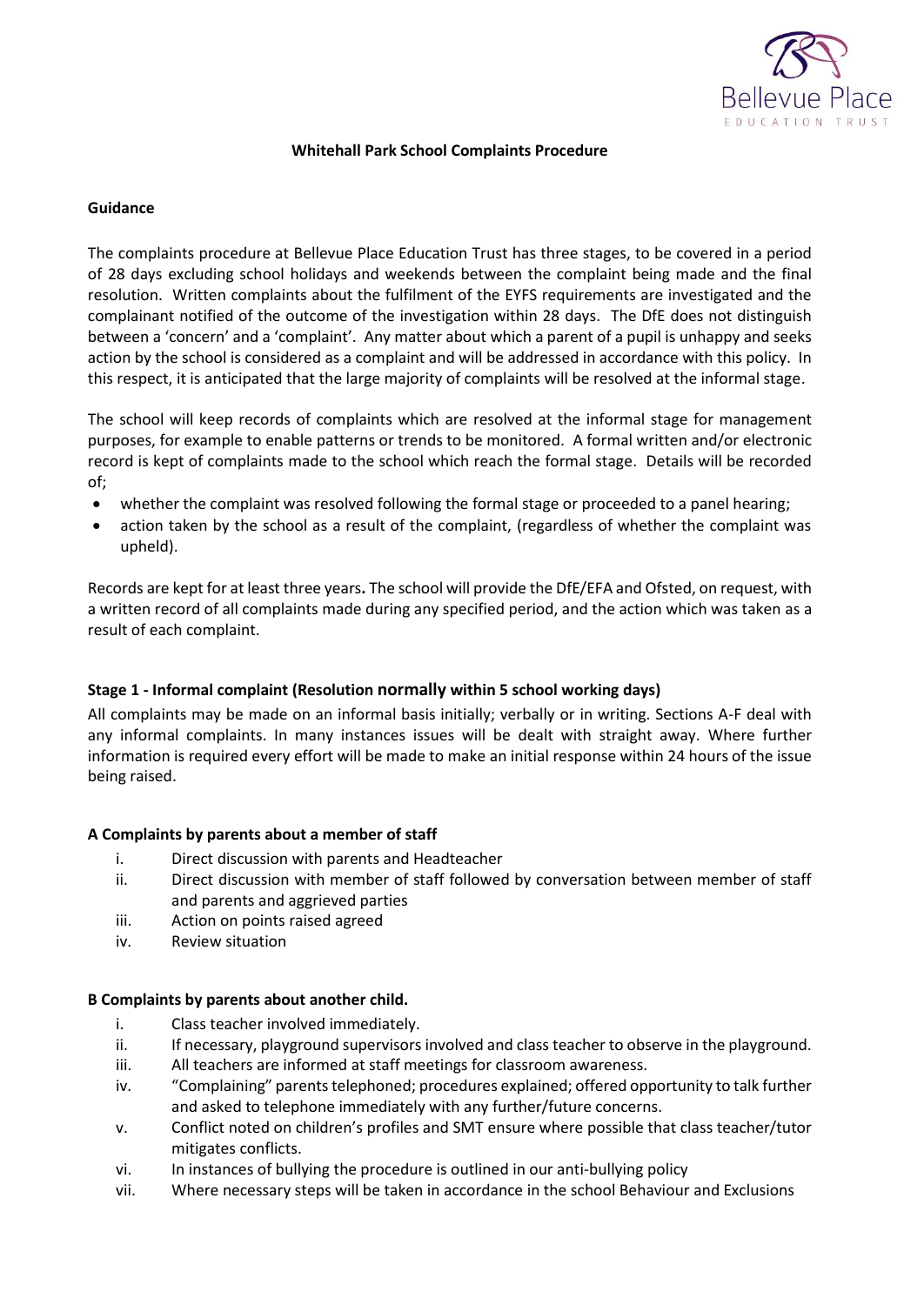

## <span id="page-3-0"></span>**C Complaints by a child about a child.**

- i. All parties are separately seen by staff, as a fact collecting exercise.
- ii. Staff are informed in staff meetings.
- iii. Parents are informed
- iv. In instances of bullying the procedure is outlined in our anti-bullying policy
- v. Where necessary, steps will be taken in accordance with the school Behaviour and Exclusions policies

#### <span id="page-3-1"></span>**D Complaint by a member of staff about a colleague.**

This is usually made to the Headteacher either informally or in appraisal.

- i. Informally: The Headteacher discusses matter with member of staff and offers to intervene tactfully. Usually the member of staff chooses to speak to the other staff member him/herself. SMT ensure that situations likely to cause friction/ aggravation between staff concerned are avoided.
- ii. In appraisal; Procedures as above, though the complaint is noted. In order to maintain a happy community, all staff are asked by the Headteacher in appraisal, if they have any concerns
- iii. If the complaint is about the Headteacher the complaint should be made to the Chief Executive of Bellevue Place Education Trust

## <span id="page-3-2"></span>**Stage 2 - Formal Complaint (Resolution normally within 10 school working days)**

Where the complainant(s) are not satisfied with the response of the school, through the procedures outlined above they may register a formal complaint. This should be done in writing to the head, including, - The nature of the complaint

- The reasons for their dissatisfaction with the school's response

The date of the receipt of the letter will be taken as the start of this stage of the process.

The Headteacher will meet with the complainant as soon as is practical, to discuss the matter and, if possible, to reach a resolution at this stage. Where a complaint is received during a school holiday, it will be deemed to have reached the school on the first full school day following its arrival. It may be necessary to carry out further investigations. The Headteacher will keep written records of all complaints, and of meetings held in relation to them.

Once the Headteacher is satisfied that all the relevant facts have been established, a response to the complaint will be made and the complainant will be informed in writing, within ten school days: the nature of the response will depend on the nature of the complaint but it will always give a judgement whether and to what extent, if at all, the complaint is justified, and reasons; the response may include actions which the school intends to take or a decision. A complainant who is not satisfied should proceed to the next stage.

If the complaint is relating to the Headteacher, the formal complaint needs to be sent in writing to the Chief Executive's Office of Bellevue Place Education Trust (email is [info@BPET.co.uk\)](mailto:info@BPET.co.uk). The Chief Executive will then convene a panel to hear the complaint and will acknowledge the complaint within five (5) school days. The panel will be chaired by the Director of Operations with two independent members.

# <span id="page-3-3"></span>**Stage 3 - Independent Resolution - Panel Hearing (Resolution normally within 15 school working days)**

If Stage 2 has not resolved the complaint to the satisfaction of the parent or carer, he/she should write within ten (10) school days to the Headteacher (or Chief Executive of Bellevue Place Education Trust if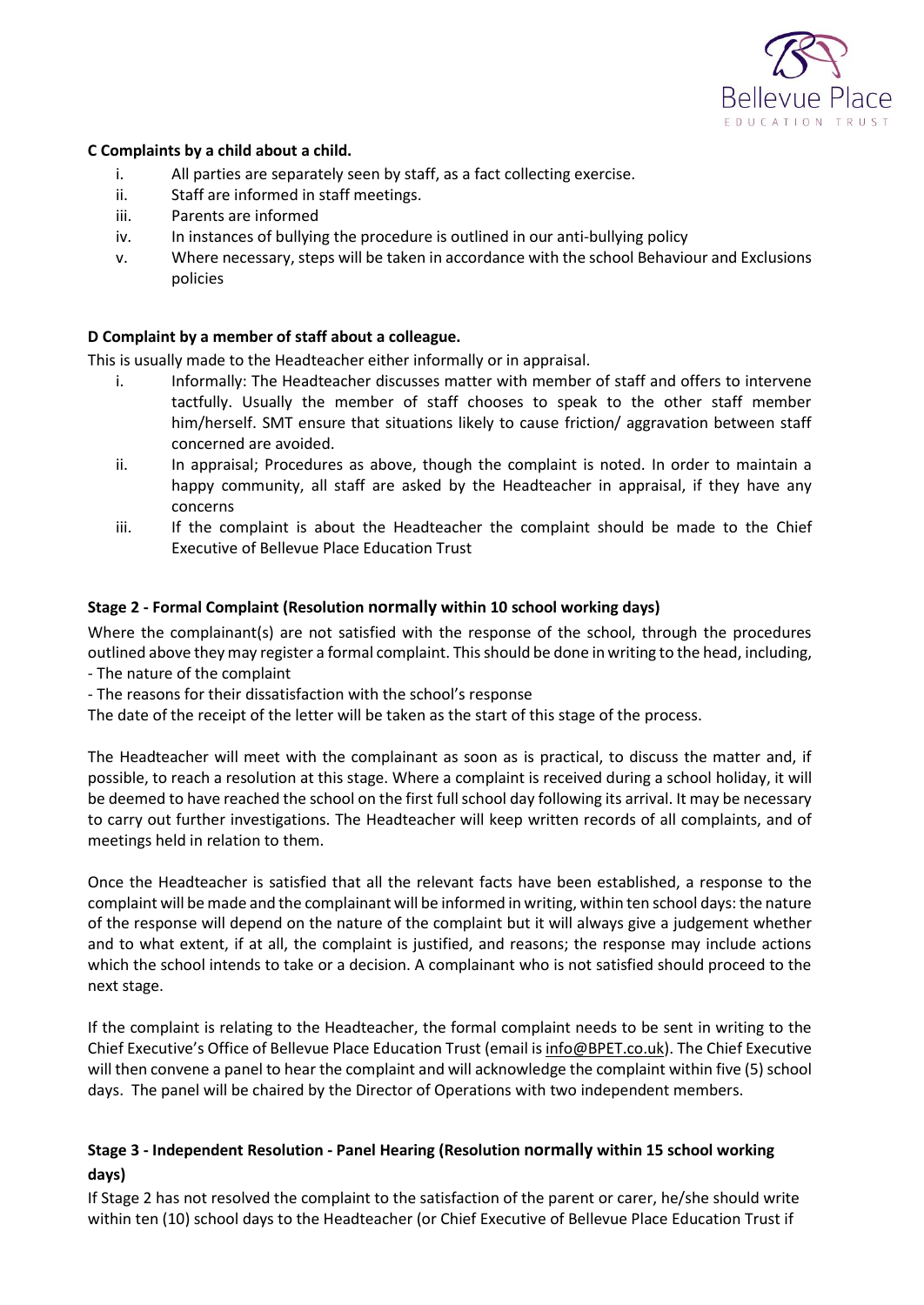

the complaint is relating to the Headteacher), requesting a hearing before the complaints panel (an appeal panel if against the Headteacher). The Headteacher (or where relevant, the Chief Executive) will acknowledge the letter of complaint within five (5) school days. The date of the receipt of the letter will be taken as the start of this stage of the process.

The panel will not consider any new areas of complaint which have not been previously raised as part of the complaints procedure.

At this point the school will:

- 1) Convene a panel of one of the Trust, a member of the SMT not involved in the matters detailed in the complaint (this may include members of SMT from other BPET schools), and either one or two panel members who are independent of the management and running of the school, depending upon the particular circumstances.
- 2) Send a letter to the parents inviting then to attend the panel, along with someone to accompany them if they wish.
- 3) Provide that the panel is able to make findings and recommendations; and ensure that minutes and recommended actions of the panel are kept for three years.
- 4) Ensure that a copy of the panel's findings and recommendations is
	- a) provided to the complainant and, where relevant, the person complained about; and
	- b) available for inspection on the school premises by the Trust and the Headteacher;
- 5) Ensure all correspondence, statements and records relating to individual complaints are kept confidential – unless the Secretary of State or a body conducting an inspection under section 108 or 109 of the 2008 Act requests access to them
- 6) Show how the findings and recommendations of the panel have been responded to
- 7) Seek to complete stage 3 of the procedure within 15 school working days.

#### <span id="page-4-0"></span>**Appeal to OfSTED**

Parents of EYFS children can, if they wish, complain to Ofsted or ISI if they believe the school is not meeting EYFS requirements – contact details are found below **in Appendix 3**

#### **Appeal to the Education & Skills Funding Agency**

Parents who are not satisfied with the handling of their complaint by the school should submit a complaint to the ESFA via the Department for Education complaints form, found in Appendix 3

If a complaint is submitted to the ESFA they will check whether the complaint has been dealt with properly by the Trust and the school. They will consider complaints about BPET Schools that fall into any of the following three areas:

- where there is undue delay or the academy did not comply with its own complaints procedure when considering a complaint
- where the academy is in breach of its funding agreement with the Secretary of State
- where an academy has failed to comply with any other legal obligation

They will not overturn a decision about a complaint. However, if they find the school or Trust did not deal with the complaint properly they will request the complaint is looked at again and that the procedures meet the requirements set out in the Regulations.

Further detail concerning the procedure the ESFA will undertake in dealing with complaints can be obtained from EFA.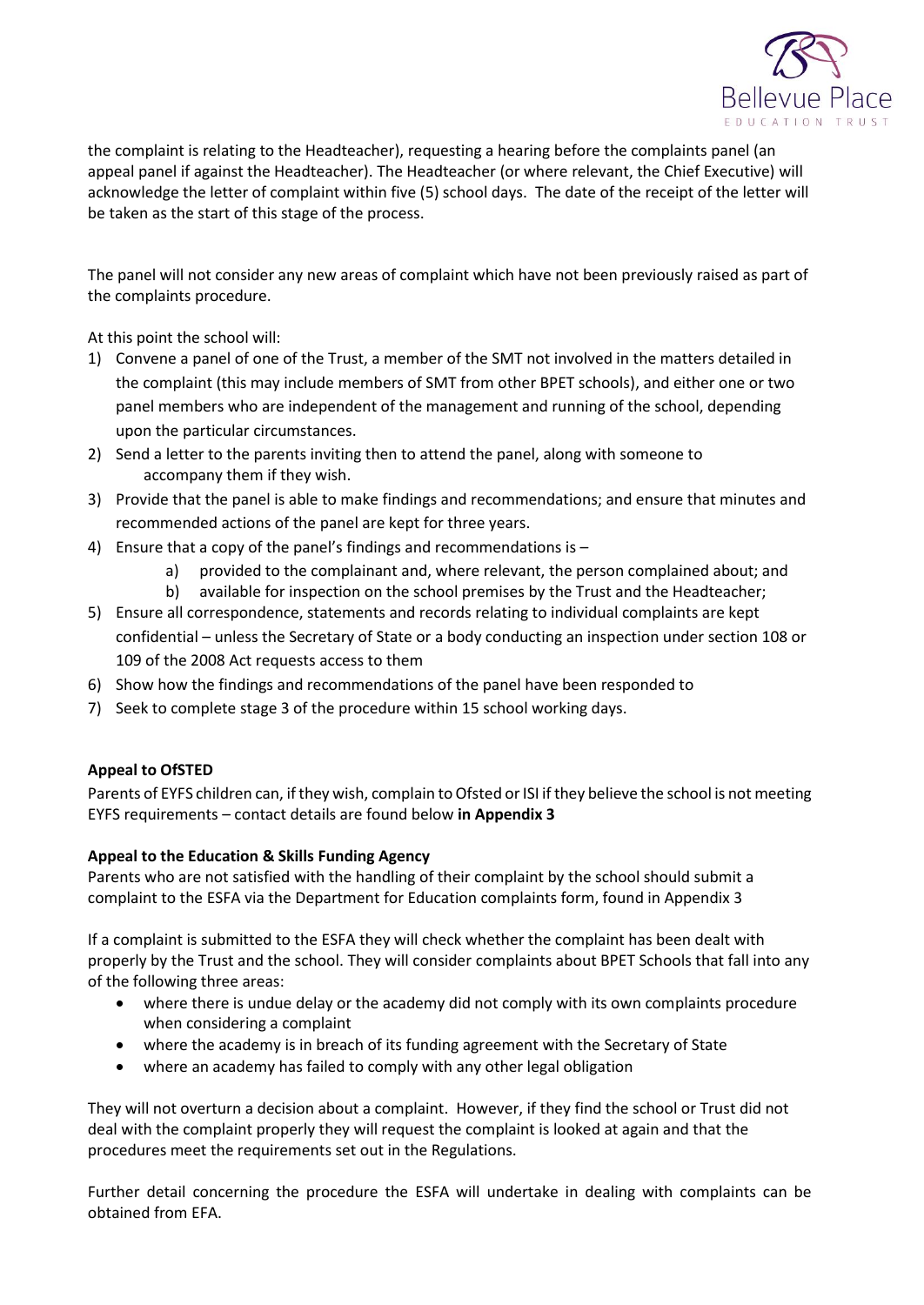

## <span id="page-5-0"></span>**EYFS Complaints.**

In the event of a parent/carer making a written complaint relating to the schools fulfilment of the EYFS requirements, the school would immediately move to Stage 2 of the procedure. The school would ensure that the complainant is notified of the outcome of the investigation within 28 days of having made the complaint. The record of any EYFS complaints will be maintained for at least six years from the year when the child left EYFS and must be available for inspection by Ofsted or a representative of Bellevue Place Education Trust on request.

The school will make available to parent/carers details of how to contact Ofsted or Bellevue Place Education Trust if the parent/carer believes the school is not meeting the EYFS requirements.

#### <span id="page-5-1"></span>**Dissatisfaction with the ESFA handling of the complaint.**

If a complainant is dissatisfied with the way in which the EFA has dealt with their complaint against a School, the complainant may notify the EFA of this. As an Executive Agency of the Department for Education (DfE) complaints about the EFA will be handled in accordance with the DfE's complaints process. Further details of this can be obtained from the DfE.

#### <span id="page-5-2"></span>**Vexatious complaints**

A good procedure can help limit the number of protracted complaints. It is not appropriate to make personal accusations or attacks on members of school staff, or to raise matters that are not about education or a pupil's well-being. It is also not appropriate to make unsubstantiated allegations against the school, or to behave unreasonably by not engaging with the school to attempt a joint resolution. If a complainant attempts to reopen issues that have been dealt with through the complaints procedure it will be explained that the procedure has been exhausted.

If a complainant acts unreasonably by continuing to raise similar issues, or raising a range of unrelated issues on a repeated basis then the school reserves the right not to respond. If a complainant in this category refuses to engage in the school's formal complaints procedures, but continues to complain, then the Headteacher or Chief Executive will inform the complainant that the complaints are vexatious.

If the complainant believes that the school has acted unreasonably they may appeal to the Education Funding Agency on behalf of the Secretary of State for Education as detailed in the section above.

#### <span id="page-5-3"></span>**Monitoring complaints**

Each school will monitor complaints. Details to include:

- Name of complainant
- Details of the complaint
- How the complaint was investigated and by whom
- When the complaint was made
- The results and conclusions of the investigation(s)
- <span id="page-5-4"></span>Any action taken as a result

#### **Confidentiality and Record-keeping**

A record will be kept of all complaints, including a note of the stage at which the complaint was resolved. All complaints resolved at the formal stage will be recorded in the school's complaint book. A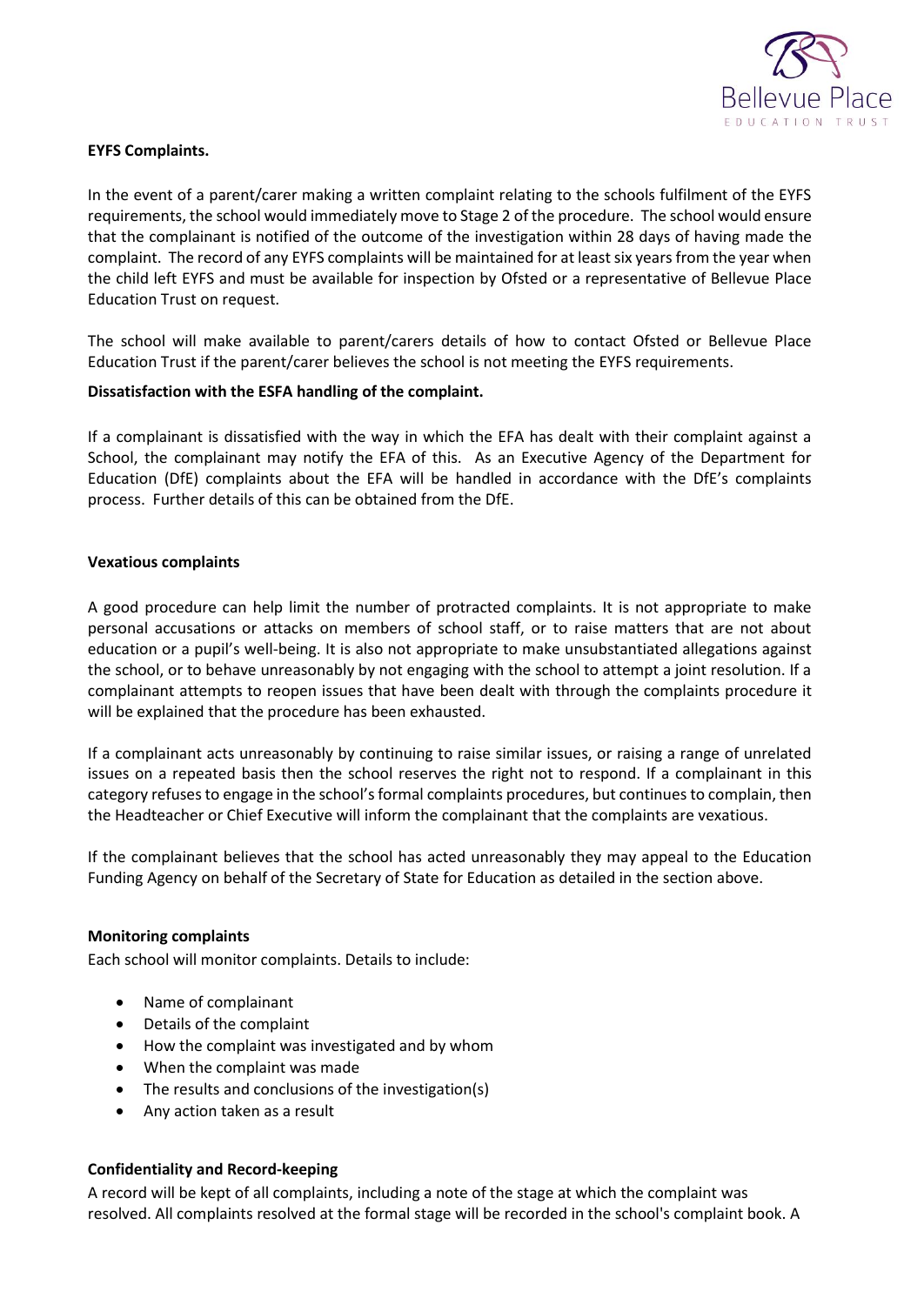

copy of the panel's findings and recommendations will be available on the school premises for inspection by the Headteacher, Bellevue Place Education Trust staff and Trustees. Correspondence, statements and records relating to individual complaints are kept confidential except where the Secretary of State or a body conducting an inspection under section 109 of the Education and Skills Act 2008, as amended, requests due access to them.

<span id="page-6-0"></span>A record of complaints will be kept for at least six years.

#### **Monitoring and Evaluation**

The Headteacher and Trust will review this policy statement annually and update it in consultation with key staff, in line with current best practice as s/he considers necessary.

#### <span id="page-6-1"></span>**Publicising our Complaint Procedure**

Details of our complaint procedure will be available on the Trust and School website and also on request through the main school office.

All school staff will be aware of the complaints procedure, to ensure a consistent approach in dealing with concerns. Training in the complaints procedure will be available to staff on request.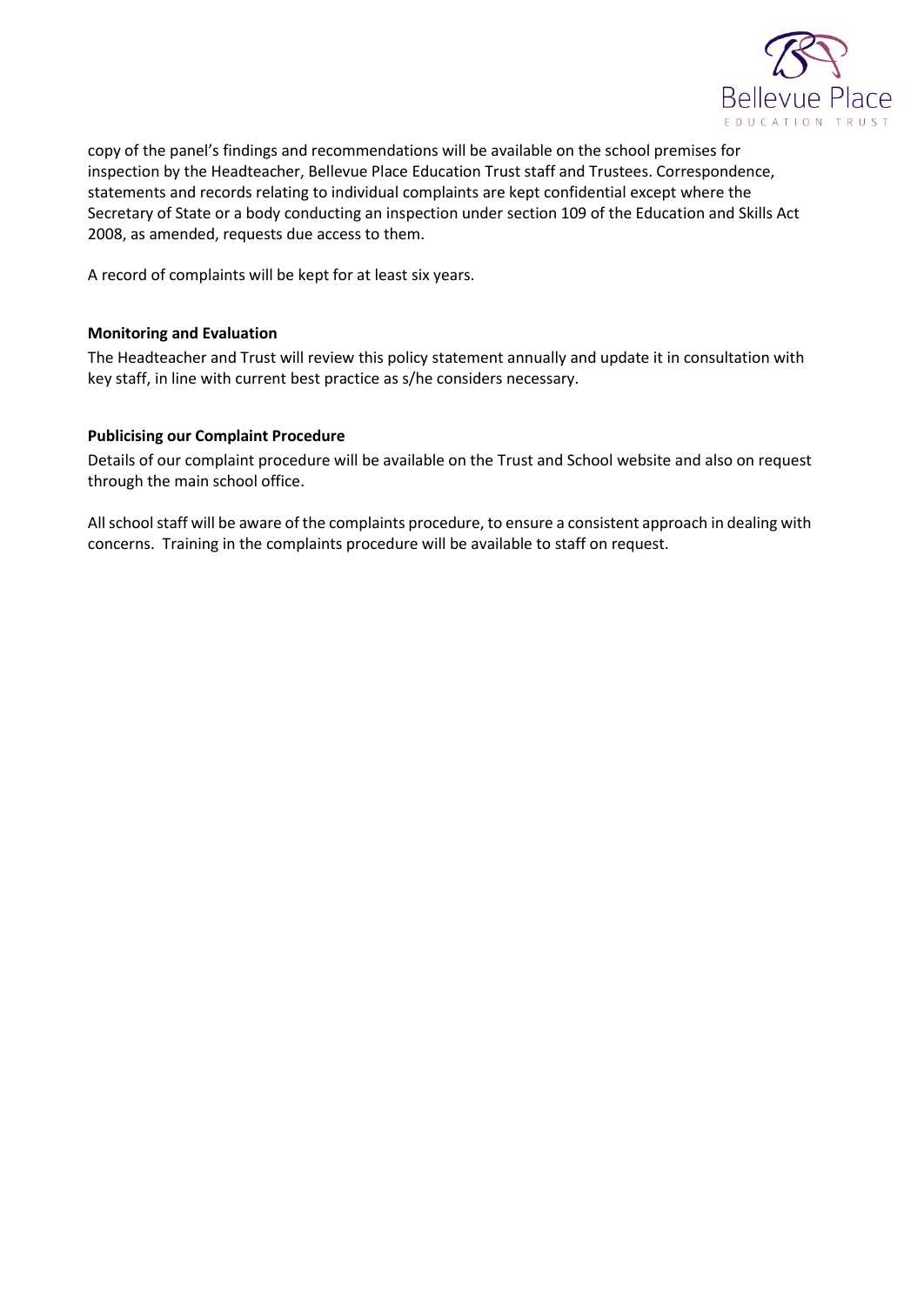

# <span id="page-7-0"></span>**Appendix 1: Number of complaints registered under the formal procedure during the year 2020-2021**

Schools are required to publish the number of complaints registered under the formal procedure during the preceding school year.

The number of complaints dealt with at this stage at the Trust in 2020-2021 was - 1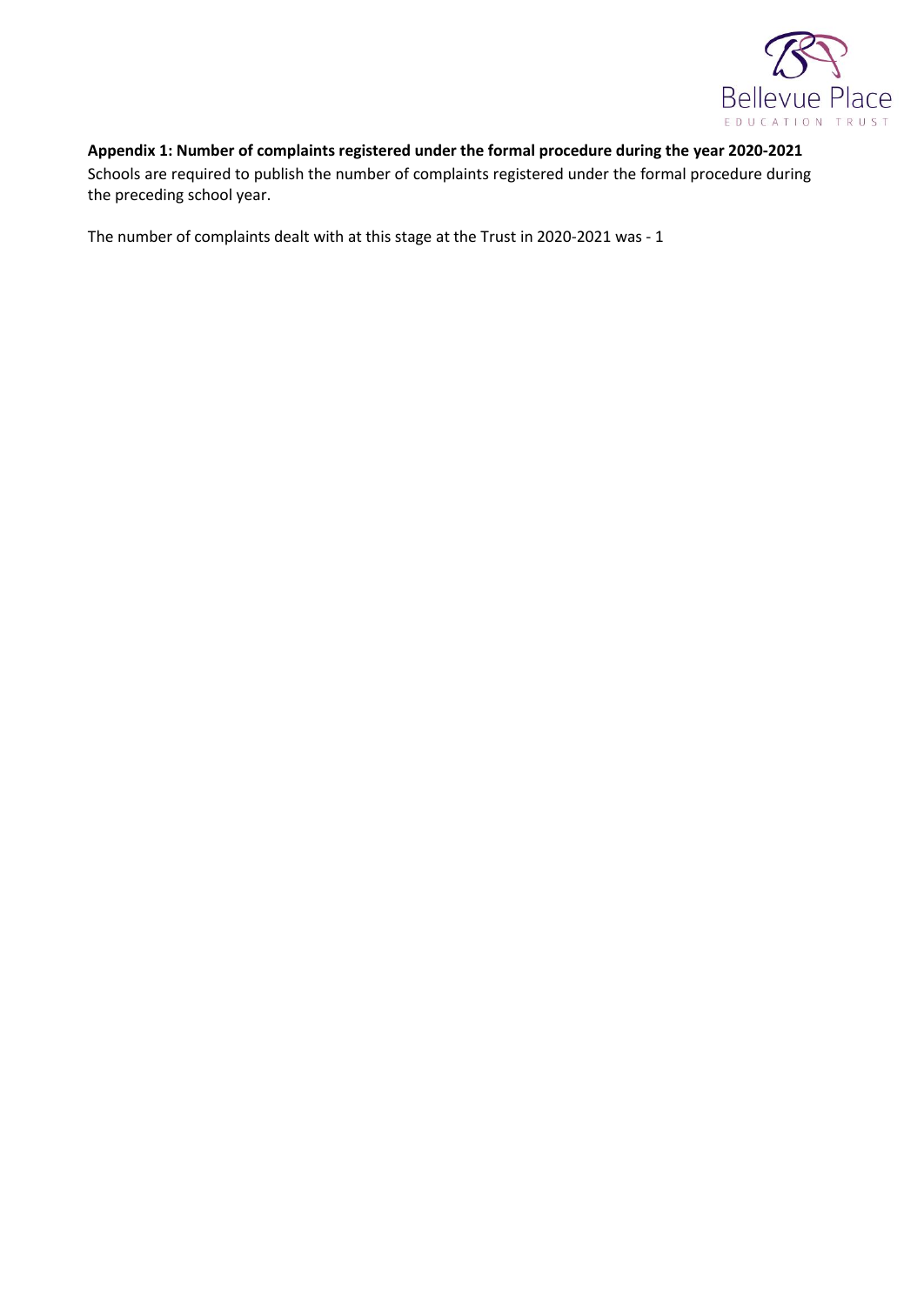

<span id="page-8-0"></span>

| <b>Appendix 2</b><br>XX School - Complaint Form |
|-------------------------------------------------|
|                                                 |
|                                                 |
|                                                 |
|                                                 |
|                                                 |
|                                                 |

Your complaint is (include details of actions already taken by the school to try to resolve the situation):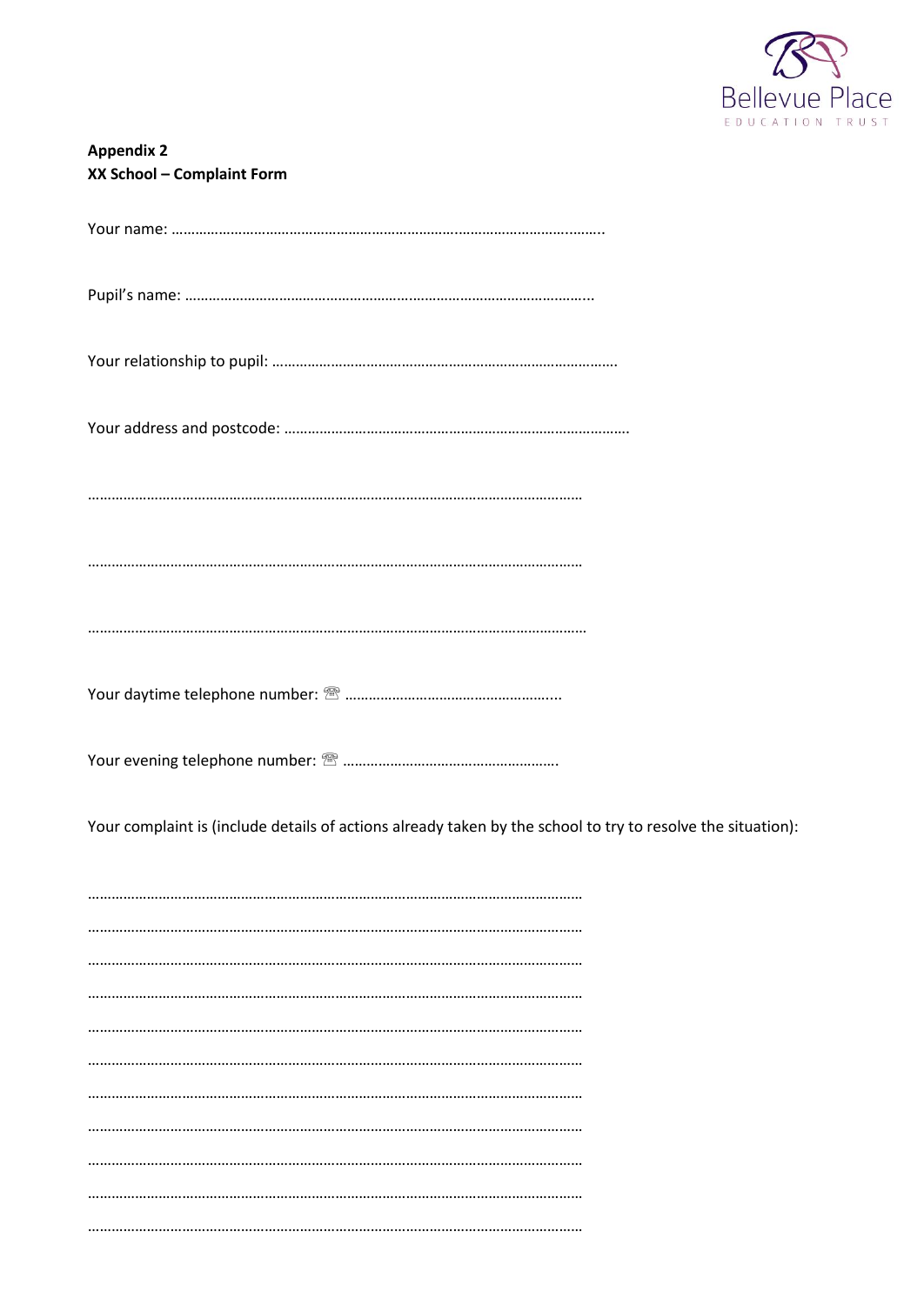

| (If you run out of space, please use extra paper) |
|---------------------------------------------------|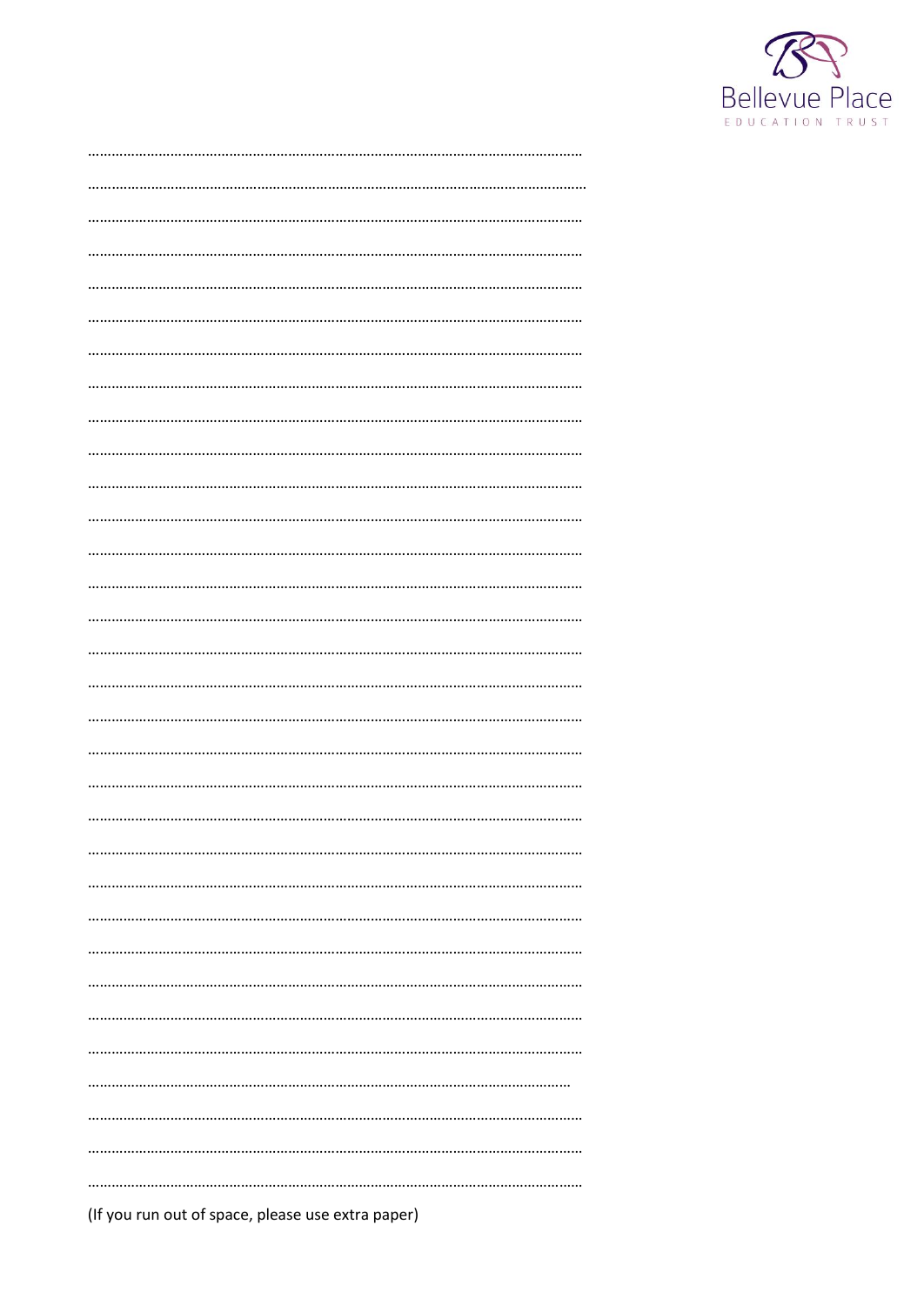What would you like as an outcome from your complaint?

**All functions of the complaints procedure must adhere to the requirements of the Data Protection Act, 1998 and the Freedom of Information Act, 2000**.

**The School will, in following this procedure, refer to any relevant legislation including all human rights based legislation.**

**Please complete and return to the school office. Your complaint will be acknowledged with an explanation of what happens next.**

| For office use only: Date acknowledgement sent |  |
|------------------------------------------------|--|
| <b>Responsible member of staff</b> (           |  |